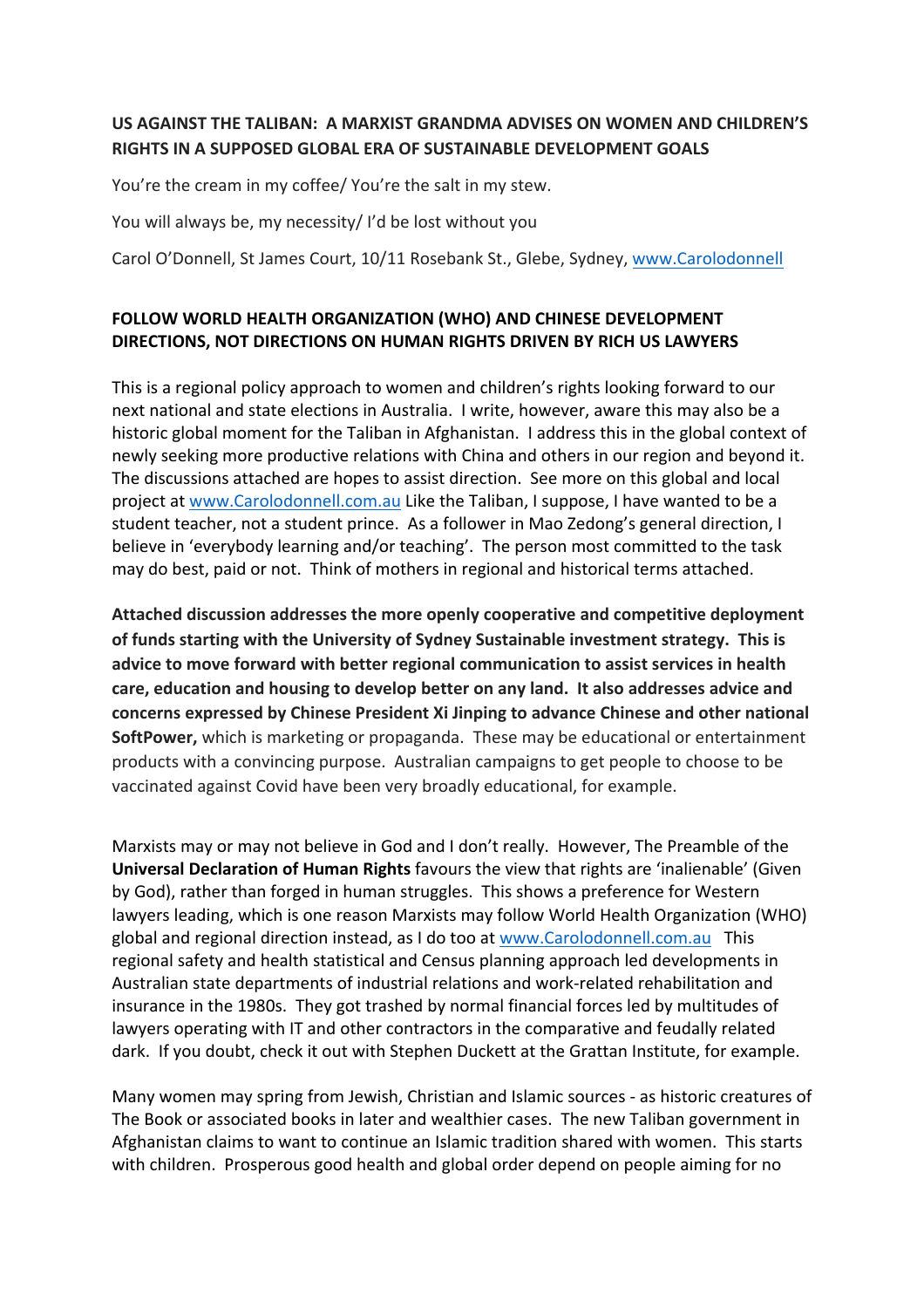more than two children for their immediate family. Post War Chinese government led this clearly with 'barefoot' doctors and teachers. They went to peasant households which have now liberated many women and their children into healthier housing and paid work through good state education. Australian government policy has recognised this general need for birth control for family prosperity to occur, since its national and state industrial relations systems were established in 1901. This accompanied agreements over pay standards and arbitration of disputes. These then got lost to lawyers in the normal Western insurance and other professional associations. This method of association is an expensive and often stupid waste of time and money, as it fuels and magnifies financial heights and crashes blindly and unfairly. The poorest are often those who cannot recover from periodic loss. In the hallowed beliefs of neoclassical economists, perfect competition can only occur with perfect information. Western lawyers maintain cultures of cover-up for the rich and for the corrupt. Without reducing all family sizes, however, little will move forward from business as usual.

This women and children's health focus is ideally accompanied by childhood vaccinations to eliminate or reduce the worst infectious diseases. Women who have ever been presented with the unjudged choices, have hugely reduced their reproduction rates and now live longer and healthier lives with fewer children. Australians, however, appear unlikely ever to 'close the gap' between rural or remote aboriginal and urban populations, without comparative family size reduction. Facing desertification and degradation appear the increasingly likely lot of many on the land and in cities. One sees this historically in Afghanistan and large parts of Africa and South America, for example. We may all be guilty of past misdeeds as charged but must now analyse situations and suggest solutions to globally shared problems. The expensively dominant approach is to ramble on in eternally blinkered, judgmental patterns of top lawyers disputing under God, a state Constitution, and a sovereign people (whether anyone thinks they know what that means or not).

Try reading and writing with common dictionaries; with Wikipedia and good Google and email information; with clearly grounded broadcasters and with broadly reliable communications, like Microsoft Office instead. Avoid US head office driving IT and content is my advice as they don't work for us. As a teacher and mother, it's my experience girls prefer words, writing and stories to mathematics. In theoretical and real life, however, lawyers took over the lot, including mathematics at the centre of all economic and social considerations. They treat it accordingly, hiding what they do from judgment other than that closed by professional peers. Not that I have ever observed the workings of science, technology and engineering except from comparatively far and high up. (Joke, Joyce.)

Men in associations are often their own worst enemies, starting with the US Constitution, for example. It holds the secret protection of the armed man and his trade above all the rest. Then men use arms against themselves, through increasing violence to women and kids and each other, while the lying brothers call it defence. They also deify the presumption of innocence through preserving the right to shut down speech and knowledge according to their feudal rules. They protect their own associations first or act to help out brothers. I think gun amnesty should occur in Afghanistan first, with reward to those who turn their guns in to religious, army or other authority. Former PM John Howard rightly tied this step in human protection to policing, health care and insurance in Australia.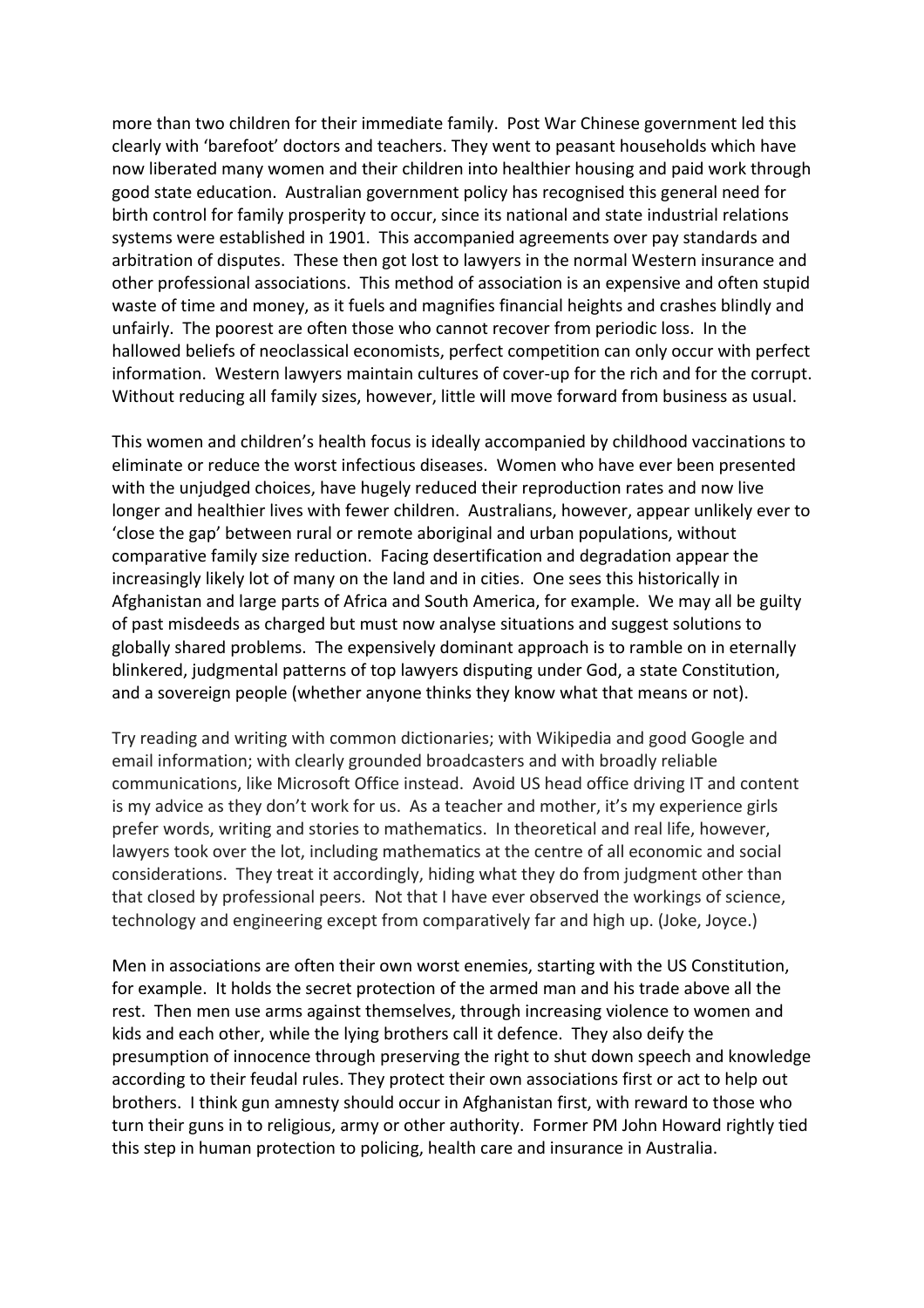The legal and court process in Australia, however, increasingly trumps many more broadly sensible forms of inquiry and evaluation based on the person on the ground being seen as more than a police problem or diagnosis. The diagnosis has been made more accessible to all since the Internet came in 1989. There is reasonable Australian government website access available to any enquiry through Microsoft Office and Google, for example. Lawyers, unlike health workers, however, are largely designed to be a force, rather than a service. Prescriptive, unknown, incomprehensible law without clear aims drives people towards lawyers and court for answers and support for problems. However, lawyers' ways of operating in court are feudal, rather than open to more broadly learned and common conceptions of evidence and ethics to be found on any regional grounds and operations.

Through its historical associations, law has served the Crown rather than scientific or popular broad endeavour in trying to bring about the expected order. The Australian lawyer's position in serving the client or court is wrong and expensive from more broadly scientific and democratic views of evidence and related data gathering on any matter. These are the technological forces that have run the joint well against the odds. The Chinese view that the military should '*Serve the People'*, seems a clear mission, whatever its success or failure on particular grounds. Western '*justice*', however, can only be found in court. This is a backward feudal system which dominates parliamentary law-making and implementation. This is a drag on attempts to banish ignorance in the interests of all.

The world contains diverse views, whether they are obtained through their religious, family, political or peer belief, or not. I have heard the soul equated with consciousness, which is fine with me, although I don't refer to it myself. (I lean towards a Buddhist outlook.) As a Marxist I believe the mind is the product of learned association, but the brain is an organ. Lawyers are a hindrance to all who deal in the human mind or body; who seek to use their common, expert or particular knowledge to identify concerns or meet problems openly together. This is partly as lawyers seek to advance their causes secretly, regardless of cost. They think they have the right and duty to speak for others about their own rubbish rules.

Being a teacher, who has often seen how a few may disrupt many others, it enrages me that female aboriginal lawyers never say what they think should be done with difficult kids in a group, for example. Do children know themselves and can they speak up? Are they asked? It seems as if lawyers don't have the wit to progress beyond adversarial secrets and silences to any shared intelligent sense outside court. They operate with words before the advent of the common dictionary, where meaning and judgment are only shared by lawyers in court.

The Sydney Morning Herald article, *Rape complaint left staffer in cold,* recounts the story of a lawyer with the NSW police force who claimed a detective assaulted her (SMH 23.8.21, p. 1). She complained to her superiors and was disappointed by the results so took up related matters under other legal jurisdictions. The force was unable to comment as the latest case was *subjudice,* (in court consideration?). They said, however, that they would strenuously defend allegations against themselves. Legal sources claimed the difficulty lies in balancing the rights of complainants against those they have accused. This common attitude leaves out the surrounding community, which deserves the protection of real justice and doesn't get it. Better place-based treatment of perceived social problems lies in broader and closer community consultations and historical understanding, not court processes. The court often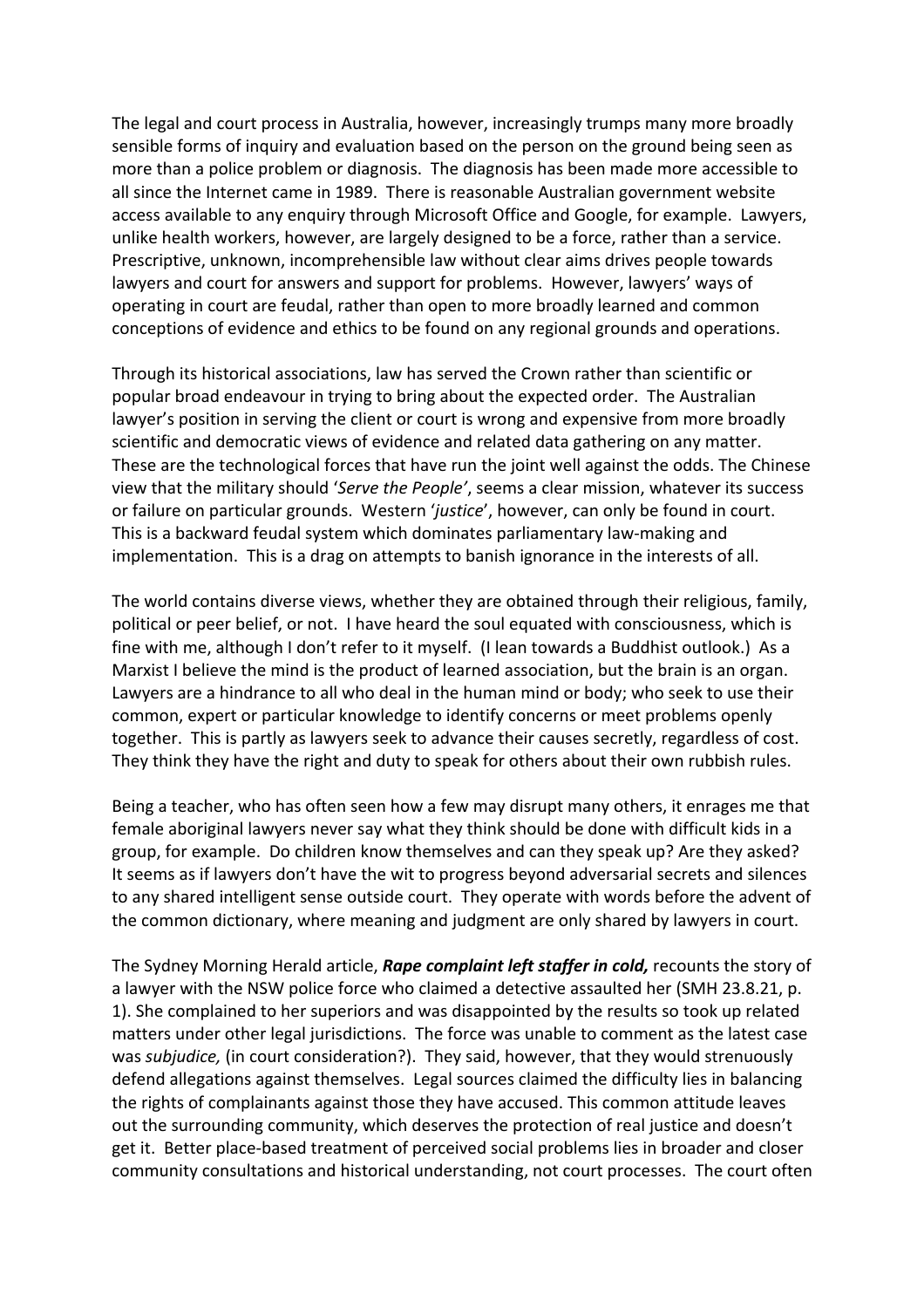equates ignorance with objectivity. Its communication methods are poor as it has never been constructed as a service to anyone but the Crown keeping its own mates rule up.

State administrative forces led by Wilenski, Duckett, Hilmer, and many others favoured more broadly open research and development approaches apparently more favourable for the health and wealth of all Australians, including women. These are also the general state approaches of key UK, European and North American sociologists, philosophers and administrators following Weber and Popper, for example, or following global political economists like JK Galbraith and Joseph Stiglitz. These administrative approaches are more openly centred on educating populations on conducting themselves, including us all. *That superficially appears to be the most globally vital concern in handling the coronavirus pandemic in 2020 and 2021, for example*. It may begin better investment directions more broadly or rocket fuel the problems of growth as usual through new normal cyclical operations. These financial problems may begin with depression, war and other natural destruction, desertification, water scarcity, pollution and poor waste handling, for example. Let us not forget global pandemics.

The elimination or reduction of infectious diseases and major disaster injuries appear to be vital risk management goals in any new world orders led by epidemiological and related community views. Those of the military industrial and financial complexes have typically driven in different directions in secret, led by the United States. In regard to Afghanistan, one wonders as usual, what they did in US training and what happens to the guns or other weapons or vehicles and any babies or women they left behind. Like the Eye in the sky, the media exists for us all to help our direction or to confuse us for commercial, state or related marketing or propaganda reasons. Australian electoral directions should now be focused on women candidates, not men as usual. This appears a memorable and useful opportunity for more broadly cooperative change. This is addressed again in Australia later and attached.

The Taliban reflect a common global history of learning in which manufacturing has normally been led by men who wanted to buy guns before drugs, legal or not. **Attaturk, the Biography of the Founder of Modern Turkey**, by Andrew Mango (1999) provides a picture of the normal state progression of many men in war related manufacturing cultures, starting in elite military or other colleges, for example. Many elite colleges, as in Oxford and Cambridge or elsewhere, evolved from medieval times, as they garnered broader global elite and state support. As a modern grandma I naturally prefer the broadly evolved evidence bases which struggle to exist in any comparatively wealthy and inclusive welfare state. Production, reproduction, construction and care may then be seen as total community service, rather than service to oneself and one's associations, paid or not. Babies must get a free lunch and board for a start in any culture. Knowledge is ideally constructed in related plain language contexts of regional and other place based social interaction, not in multiplying closed and unequal communities of financial or other professional knowledge, working in closed associations of interest and operation.

For a women and children's policy today, however, the first principle of the *UN Rio Declaration on Environment* may be best guidance for regional and community approaches to education, job action and investment now and in future. It states: *Humans are at the centre of concern for sustainable development and entitled to a healthy and productive life*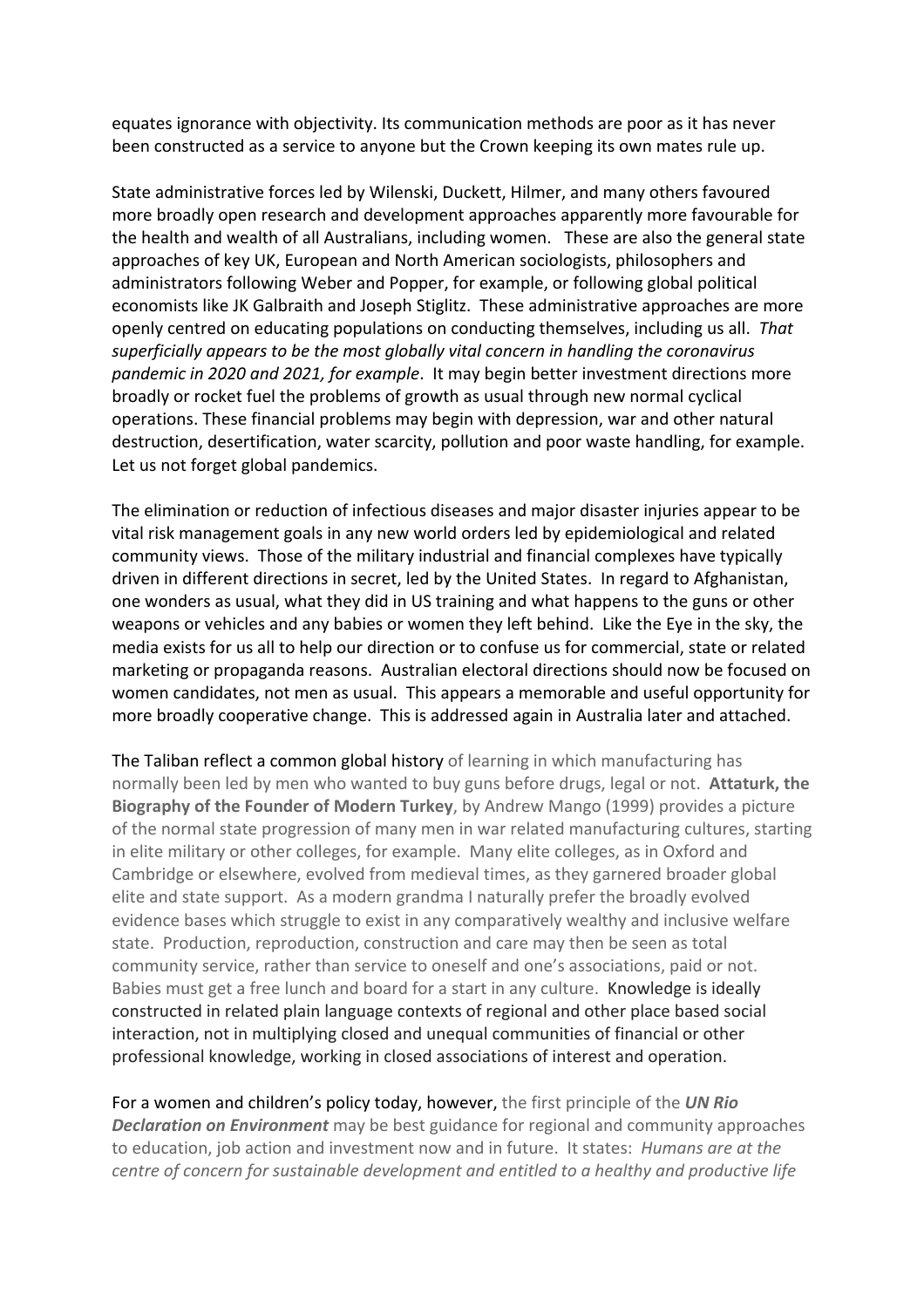*in harmony with nature*. In 1990 *the World Commission on Environment and Development defined sustainable development as development that meets the needs of the present without compromising the ability of future generations to meet their own needs.* Good treatment of land, air, water and the protection of biodiversity are central goals to be considered in global and regional contexts which our offspring must inherit after our death.

Australian free-to-air broadcasting is championed in this context, for example, led by ABC and SBS, the national multicultural broadcaster. When Kabul fell the first question to the Taliban came from Al Jazeera. Farming and parks and gardens seem a proper start. Australian TV programs like **The Land** and **Gardening Australia** are the kind of vital population interest teaching resources which could easily and cheaply lead global banks, for example. The Biodiversity Offset Scheme is one of the new Australian state measures used as part of land management reforms. These supposedly will allow economic development activity while recognising its impact on the natural environment. Only broadly cooperative and open regional effort with commercial, state and voluntary research associations such as Bush Heritage can help it.

However, I have long admired comparative Chinese progress and ethical views. In 2013, according to the book of his speeches, **Xi Jinping, The Governance of China**, President Xi called upon readers to follow the *Spirit of Mao Zedong Thought*. He also addressed the importance of **Soft Power**, as discussed attached. As a Marxist grandma I believe women and kids can only benefit from more reading, writing and pictures of the outside world and their own lots. Speaking as an old rich woman who had one child and one grandchild, I have always done so, well assisted by government. I am from a dying white race but sometimes I wonder why we should fuel the destructive rat-race of periodic elections in the Western style, if doing so crushes the comparatively weak and poor in regular instability and disruption, easily leading to further corruption and poor choice. Many may favour working mainly with higher and more open associations for broader learning and decision making, as I do. Such matters could easily make a comparatively harmless topic of voting and debate.

In Sydney Soft Power, Lord Mayor Clover Moore and her team highlighted in a recent email to constituents that a 9km harbour foreshore walk is to be created, highlighting Aboriginal history and culture. The City of Sydney Council endorsed its name as *Yananurala.* This combines two Gadigal words '*yana*' and '*nura'* which strongly encourage people to go walking on Country**. T**he *Hungry Mile*, where men hoping to gain work on the docks lined up in competition for work each day, is along the route. I wrote to former NSW Premier, Bob Carr and others, that guns collected in Australia could be melted down and shipped to Sydney for a giant statue of Mao Zedong, in memory of the US Statue of Liberty, a gift from France. Perhaps they thought it Soft Power gone mad as I was totally ignored as usual. No worries. As an old and comparatively rich woman I live to be offended and call for parks, gardens and clean water above all else. The natural world appears ever more threatened by normal development which creates more deserts and piles of manufactured and other untreated waste at ever accelerating rates. We may analyse this in many ways to clean up global messes we have never had the technology, wealth and freedom to consider like this before. Global or regional development opportunity depends on opening more cooperative administration. Don't close it off in competitive intensification of comparatively mindless IT.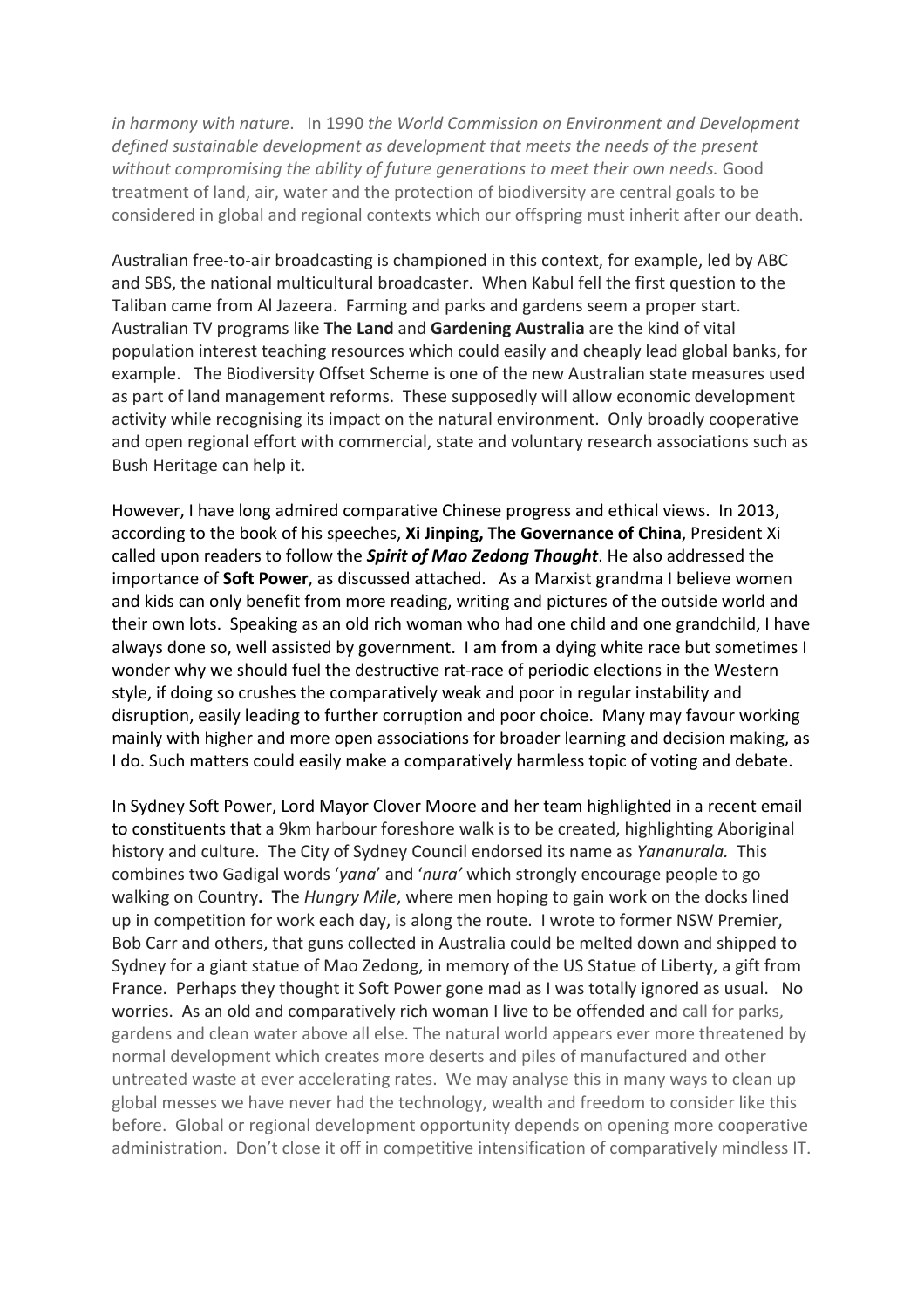The market view, including voting, encourages endless product consumption and reproduction while calling it the expression of love or caring for the more unfortunate in many cases. A favourite US philosopher, Peter Singer, for example, recommends giving one's wealth away to others less fortunate in his book entitled **The Life You Can Save: How to do your part to end world poverty**. His first philosophical premise is that all lives are of equal value. History and his book have now shown this case to be the comparatively hopeless view of those who have probably given up faith in their capitalist economy and government to serve their people well and equally. If this is so, be clear this is the case, because development of better direction depends on it. While technological and scientific progress have produced undreamed of wealth for many more, regional inequality has also increased more rapidly in the last thirty years, as well as during the global pandemic of the last two years. This seems, however, to be a new world order where the unknown nature of production risk means only the richest production controllers or gamblers may risk more to reap higher reward. The Gates Foundation and charitable trusts are addressed attached.

The Post-War Chinese Communist Party government has been concerned that the pursuit of human rights, as carried on in Western legislation and courts, assists the wealthiest and bestconnected family interests best. This is the common feudal to democratic state transitional struggle in which Australians have also been engaged. It has happened through their politicians and in related law and associations since federation of states in 1901. Those who believe in God may follow moral authorities they consider higher, while others, often led by '*women's problems'*, may consider that these brotherhood notions are self-serving blinkered lies about reality. When former PM Julia Gillard, for example, said in parliament '*I will not be lectured on sexism and misogyny by this man'*, she was pointing at former PM, Tony Abbott. Being a lawyer, she didn't follow this up with any explanation for a younger group who didn't even know they were students at university together and had argued over politics ever since.

As I wrote to Professor Hewson in the attached discussion, a Trade Related Property Rights agreement is currently addressed by the World Trade Organization and the new director of this organisation is Ngozi Okonjo-Iweala. In 2020, former Australian PM, Julia Gillard, collaborated with Ngozi Okonjo-Iweala, a former Nigerian finance minister and director of World Bank operations, to write the book **Women and Leadership, Real Lives, Real Lessons.**  The lead authors shared space with eight other political and financial leaders, including Hillary Clinton, Christine Lagarde, Theresa May and Jacinda Ardern. The book is disappointing, however, in arguing for women's participation in men's affairs without challenging or giving any guidance on their reformation. Gillard shares the usual lawyers' careerist operational limitations, so I was furious when the Labor Party suddenly threw out PM Kevin Rudd when his actions, particularly in education, the media and health care seemed excellent to me. The fact that Rudd was also the popularly elected PM didn't seem to worry ALP lawyers.

In summation, and as the Chinese government predicted long ago, when referring to human rights as '*bourgeois rights'*, their pursuit appears insufficient to correct social inequality, which is its central goal. Their pursuit often increased social inequality instead as a result of the strength of normal top family alliances in shaping market and government forces in their own interests. Try WHO direction instead. Globally sustainable investment directions are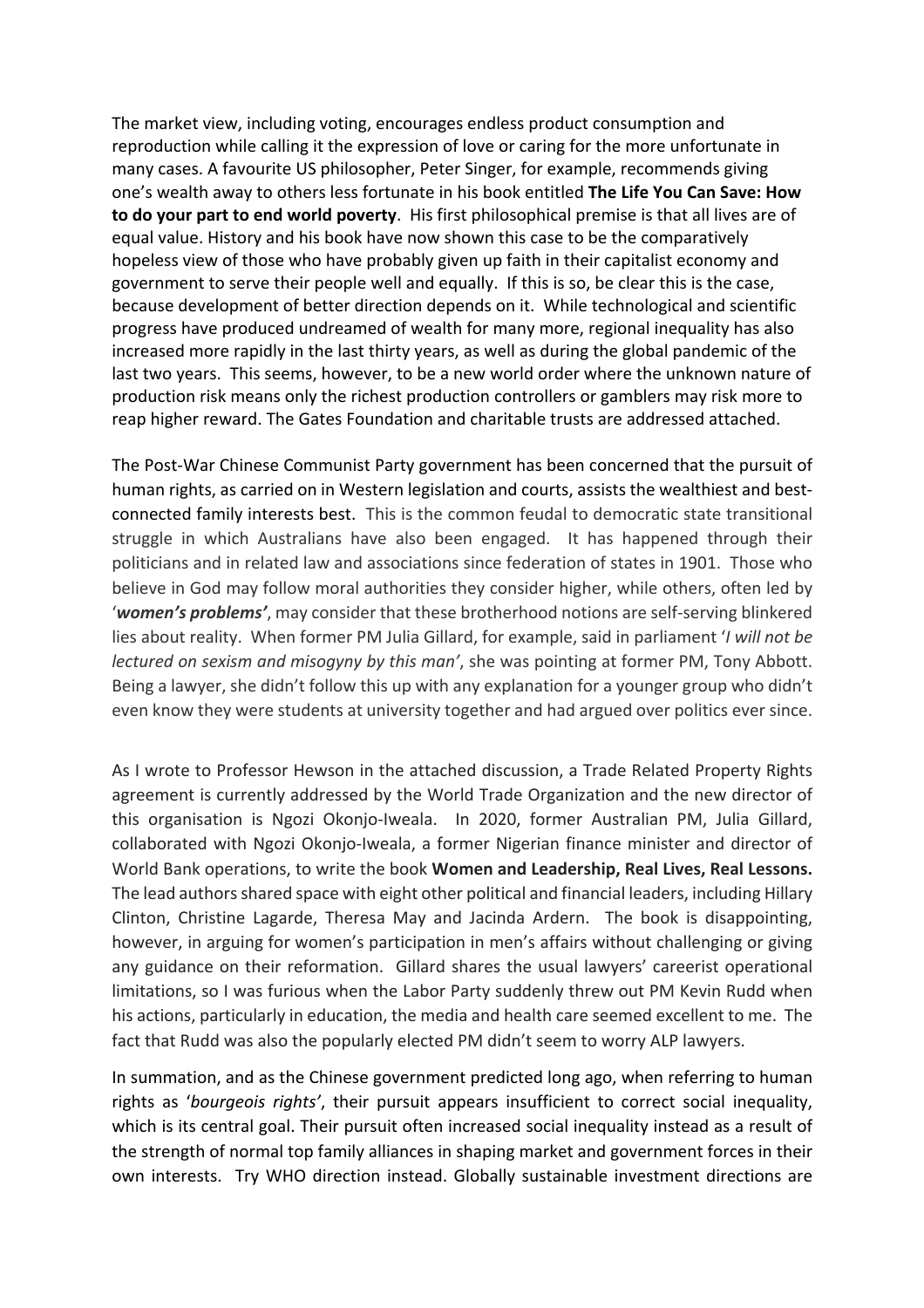addressed in attached files calling for broader university and industry ties with state wealth, health and education management. Management of Australian archives are also addressed.

In an illuminating article in the AFR entitled **What China really fears about its big tech companies** Adrian Blundell-Wignall, former director of the Organization for Economic Cooperation and Development (OECD) agrees with Nobel Prize winning economist, James Tobin, who stated *'I suspect the immense power of the computer is being harnessed….not to do the same transactions more economically, but to balloon the quantity and variety of financial exchanges*.(AFR 19.8.21, p. 39) Blundell-Wignall suspects such a thought is at the heart of President Xi-Jinping's current government crackdown on parts of the tech economy and what those companies do abroad. There appears to be concern in China about gaming and the potentially unfair and stressful effects of competitive private coaching for global elite private schools and universities. This may interfere with the development of more broadly and usefully meritocratic and state-based education delivered locally. Many Australians share such concerns about directions under common US cultural and IT domination, as I do too.

In my books, women and children have a right to choose their own education, work and reproductive relations, in partnership with those who fund their choices. As an old woman who benefited throughout life from the help of many men as well as women, I naturally support courage, determination and the idea of martyrdom for a higher cause than oneself. It may come with personal risk or choice of disability or death. Soldiers and sports people around the world take this liberty and are applauded for it by multitudes, for example. As a woman I preferred song, dance, reading and movies or bushwalking to the sporting spirit. However, the recognition that we are all going to die should be faced more openly in more cooperative spirits as women do the bulk of caring work in the case of babies, the disabled and frail elderly, in paid work or not. We must face death to avoid our control by other professional drivers.

The human and financial care of the old and rich may now drive competing professional interests in state expenditure well or unfairly, as I claim it does in my particular case. At 74 I am old enough to decide when I want to die. I have a right to die to avoid future fear, pain and cost to myself and others, and the state should help me do so. As a woman who joined the fight against an earlier feudal state so that Australian women could get more and better education, paid work and cheap, safe, contraception and abortion, it enrages me that male dominated governments and associations still treat my body like their property and not mine. The duty of care cannot erase the right to death when people like us demand it.

At a medico-legal conference in Sydney, for example, I met a midwife and teacher from Iran who had delivered or presided over delivery of thousands of babies. She said she thinks and teaches that a woman's relationship with her Maker is sacred and her true confidences can only be shared with her all-seeing God, alone in prayer. She may take the advice of her husband or priest or children or not. The relationship with the Eye in the sky is hers alone and she is responsible for its nature. As a Marxist grandma I find this is good for cooperative action. However, I guess we are on the losing side and our voices are ignored or lost in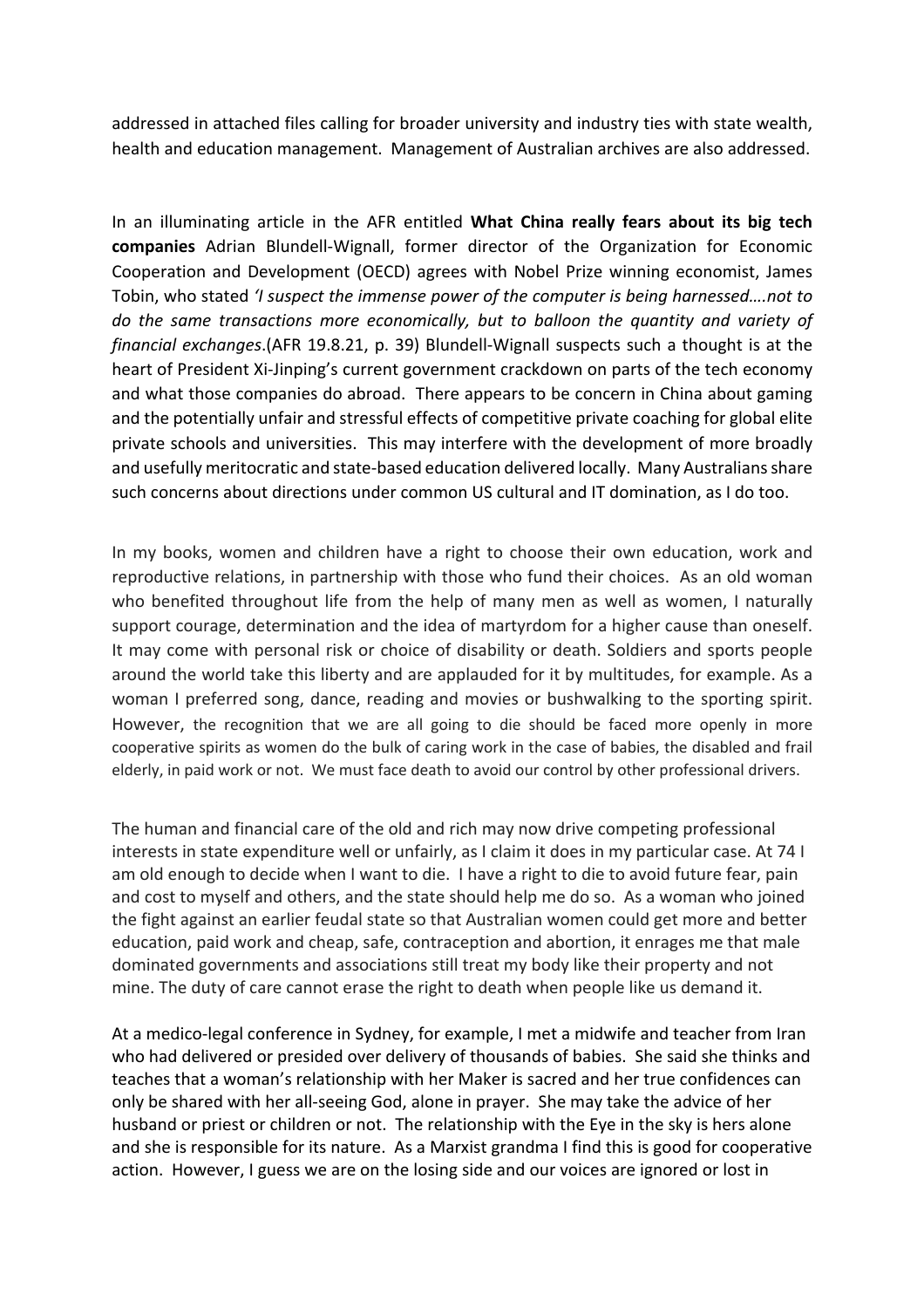those of the normally accelerating US IT and related big male winners. The Financial Review for example, recently wrote about Tim Cook, CEO of Apple, the company which unveiled the iPhone in 2008. Asked if competition can ever be bad, Cook said he couldn't think of a case where it was and he thinks it is always and inherently good (FR, August 2021). Australian producers have taken more co-operative approaches to work with a state which now appears held financially aloft by Western Australian mining relationships with China. This is clearly a time for more broadly guiding thought and election contests can help it happen.

Australian electoral relations should now start with women and family planning, however, because that and childhood vaccinations are the first WHO recommendations, taking epidemiological or common-sense approaches to development, like China tried. This is a life development approach in which death, rather than everlasting life, is accepted as the shared reality of us all as individuals. We bear responsibility for how we die. I may want state help to die. I positively recall the popular Redgum song 'If you don't fight you lose' about the bushranger Ned Kelly, and others for example. I recall Fleet Lord, 'Jacky' Fisher (1841-1920) who said, according to **Fisher's Face**, by Jan Morris: '*Sworn to no party; of no sect am I; I can't be silent and I will not lie'*. We teachers are like that, wanting safer action.

Andrew Forrest is the second richest person in Australia according to key accounts. Like Gina Rhinehart, he made his fortune in West Australian mining and agribusiness first. Forrest's newest interest is in farming which is free of animal fear and pain. Extend this right to humans. A woman's free choice over contraception and abortion are ideally accompanied by a right to choose death and be supported by government. This choice may be to stop a further burden of fear or pain to oneself and others in old age, for example. The alternative is living under increasingly irrational and unequal professional regimes in which people are kept alive as long as possible in medical or financial experiments undertaken against their will, while calling it caring for us. Peter Singer appears dangerously wrong in thinking all global lives are of equal value because this appears to increase global inequality through increasing government spending directed to the causes of the rich and old as usual. Many people and states may be closer to the Chinese moral road than to the US one.

Former US President, Theodore Roosevelt, after whom the 'teddy bear' was named, said: '*Courage is not having the strength to go on, it is going on when you don't have the strength'*. This sounds to me like a death wish and a foolish recipe for disaster. The spirit of Ernest Hemingway and similar brotherhoods are equally dead to us. It's time to hand over the central election focus of political party contest to women in my opinion. Specifically, I suggest Michaelia Cash and Tanya Plibersek should respectively challenge the male leadership of current Liberal Coalition PM, Scott Morison, and his opposing Labor aspirant, Anthony Albanese. Party men in Sydney and Melbourne, for example, appear incapable of rising above or beyond their roots in old fashioned speech and secret action. A contest between women leaders has never happened before. It could be more instructive about human rights directions for all of us, just as the global corona virus pandemic has focused public attention on health care, not warfare conducted in secret first or not.

Western Australian mining and related state forces should have major national clout for working with China in any global climate change context, including in oceans, forests and desert planting and construction operations which are also expected to serve in the